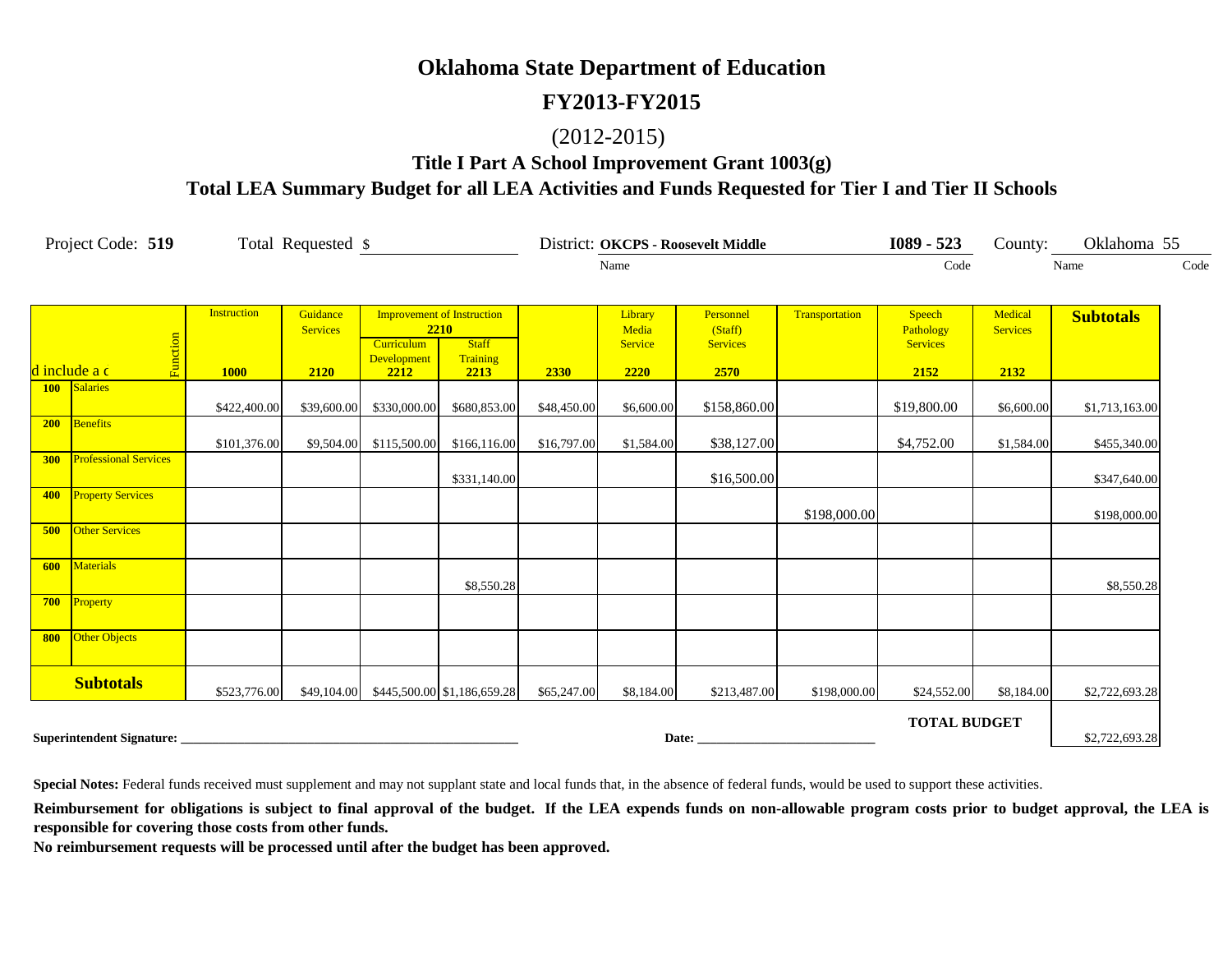## **FY2013**

# (SY 2012-2013)

# **Title I Part A School Improvement Grant 1003(g) School Summary Budget**

|                                                                                    | Project Code: 519            | FY2013 Requested \$917,210.28     |                                     |                                                                                       |                                  |             |                                     | District: OKCPS - Roosevelt Middle              |                        | $1089 - 523$                                   | County:                            | Oklahoma         |
|------------------------------------------------------------------------------------|------------------------------|-----------------------------------|-------------------------------------|---------------------------------------------------------------------------------------|----------------------------------|-------------|-------------------------------------|-------------------------------------------------|------------------------|------------------------------------------------|------------------------------------|------------------|
|                                                                                    |                              |                                   |                                     |                                                                                       |                                  |             | Name                                |                                                 |                        | Code                                           |                                    | Name             |
|                                                                                    | Function<br>d include a d    | <b>Instruction</b><br><b>1000</b> | Guidance<br><b>Services</b><br>2120 | <b>Improvement of Instruction</b><br>2210<br><b>Curriculum</b><br>Development<br>2212 | <b>Staff</b><br>Training<br>2213 | 2330        | Library<br>Media<br>Service<br>2220 | Personnel<br>(Staff)<br><b>Services</b><br>2570 | Transportation<br>2720 | Speech<br>Pathology<br><b>Services</b><br>2152 | Medical<br><b>Services</b><br>2132 | <b>Subtotals</b> |
| <b>100</b>                                                                         | Salaries                     | \$140,800.00                      | \$13,200.00                         | \$110,000.00                                                                          | \$226,951.00                     | \$16,150.00 | \$2,200.00                          | \$59,620.00                                     |                        | 6600                                           | \$2,200.00                         | \$577,721.00     |
| 200                                                                                | <b>Benefits</b>              | \$33,792.00                       | \$3,168.00                          | \$38,500.00                                                                           | \$55,372.00                      | \$5,599.00  | \$528.00                            | \$14,309.00                                     |                        | 1584                                           | \$528.00                           | \$153,380.00     |
| 300                                                                                | <b>Professional Services</b> |                                   |                                     |                                                                                       | \$122,601.00                     |             |                                     | \$16,500.00                                     |                        |                                                |                                    | \$139,101.00     |
| 400                                                                                | <b>Property Services</b>     |                                   |                                     |                                                                                       |                                  |             |                                     |                                                 | \$66,000.00            |                                                |                                    | \$66,000.00      |
| 500                                                                                | <b>Other Services</b>        |                                   |                                     |                                                                                       |                                  |             |                                     |                                                 |                        |                                                |                                    |                  |
| 600                                                                                | <b>Materials</b>             |                                   |                                     |                                                                                       | \$2,550.28                       |             |                                     |                                                 |                        |                                                |                                    | \$2,550.28       |
| 700                                                                                | Property                     |                                   |                                     |                                                                                       |                                  |             |                                     |                                                 |                        |                                                |                                    |                  |
| 800                                                                                | Other Objects                |                                   |                                     |                                                                                       |                                  |             |                                     |                                                 |                        |                                                |                                    |                  |
|                                                                                    | <b>Subtotals</b>             | \$174,592.00                      | \$16,368.00                         | \$148,500.00                                                                          | \$407,474.28                     | \$21,749.00 | \$2,728.00                          | \$90,429.00                                     | \$66,000.00            | \$8,184.00                                     | \$2,728.00                         | \$938,752.28     |
| <b>TOTAL BUDGET</b><br>Superintendent Signature:<br>Date: $\overline{\phantom{a}}$ |                              |                                   |                                     |                                                                                       |                                  |             |                                     |                                                 |                        |                                                |                                    | \$938,752.28     |

Special Notes: Federal funds received must supplement and may not supplant state and local funds that, in the absence of federal funds, would be used to support these activities.

Reimbursement for obligations is subject to final approval of the budget. If the LEA expends funds on non-allowable program costs prior to budget approval, the **responsible for covering those costs from other funds.**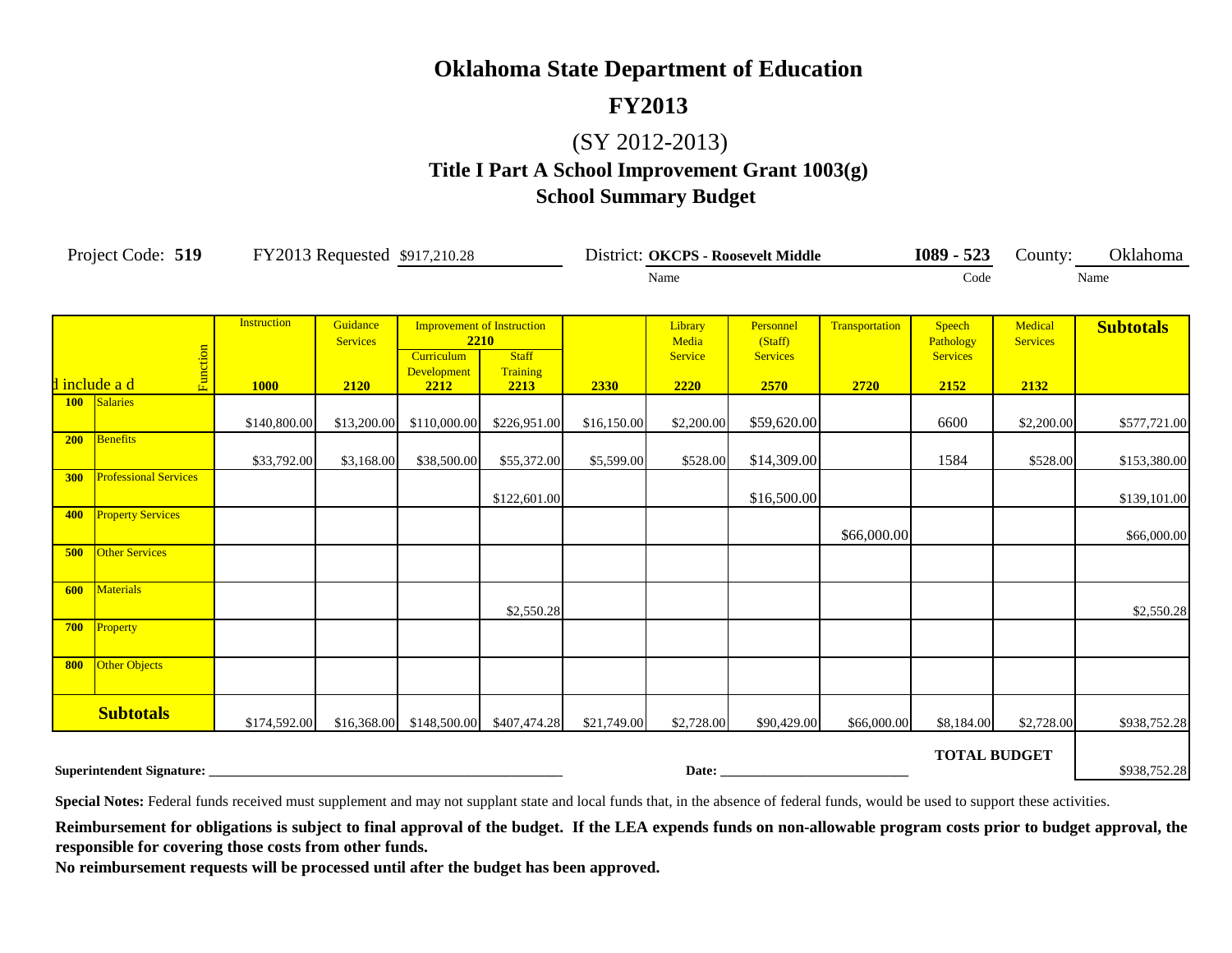

 $\overline{1}$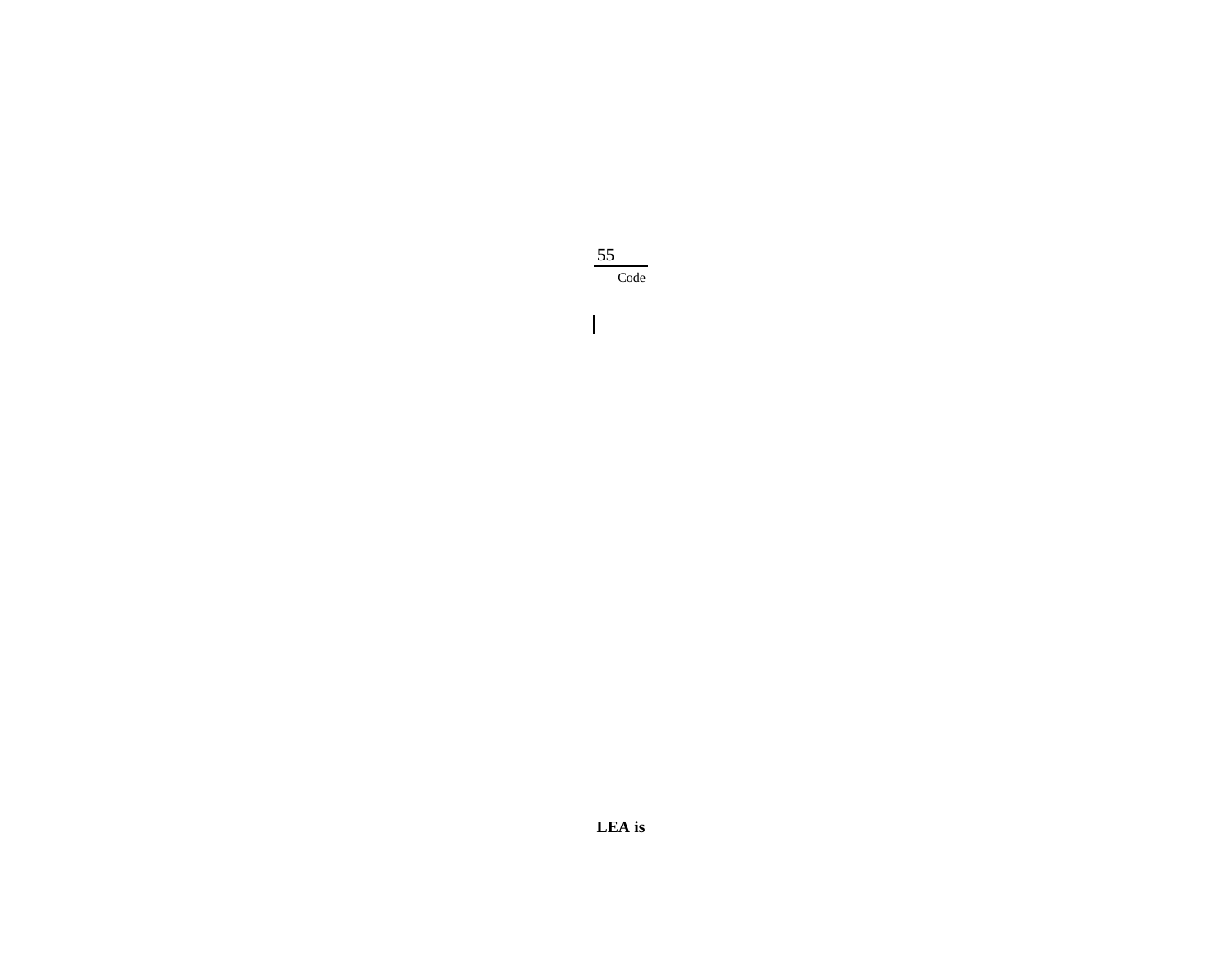#### **School Improvement Grant 1003(g) School Budget Justification FY2013 (SY 2012-2013)**

| Project |     |           |                              |              |                    |
|---------|-----|-----------|------------------------------|--------------|--------------------|
| Code:   | 519 | District: | Oklahoma City Public Schools | Roosevelt MS | 55/I089/523        |
|         |     |           | Name                         |              | County/District Co |

Function Biography Controllering Controllering in the Subtotals Expenditure Description and Itemization Controllering Controllering Subtotals 1000 | 100 | Name Salary Position & Grade The FTE Salary \$136,400 \$4,400 200\$32,736 \$1,056 400\$66,000 600100 \$110,000 Instructional Consultants (PAR) (2 x 55000) 100 $\vert$ 5 Day Academy Stipends (23 teachers x \$20 x 21 hrs) \$26,040 100 5 Day New Teacher Academy (10 x \$20 x 35) \$7,000 100 \$186,000 2213 Performance Incentives (62 teachers x \$3000) 1002213 [100 Data Coordinator (1/7th of salary) \$7,911.00 200 \$38,500 2212 Benefits Instructional Consultants (110000 x 35%) 200 \$6,250 2213 Benefits 5 Day Academy 200 \$1,680 2213 Benefits New Teacher Academy 2002213 [200] Benefits Performance Incentives **344,640 344,640** 200 \$2,802.08 2213 Data Coordinator (1/7th of Benefits) **Site Total** \$671,415.08 Benefits Itemize Staff Training 2212 22132213Transportation for ELT (\$6000 x 11) 1000 600 | CONSERVITED STREET CONSERVANCE IN THE INTERNATION ITEMIZE ALL projected purchases for Materials Benefits ELT (136400 x 24%) Benefits ELT (4400 x 24%) 2720 Transportation 10000 200 Benefits ELT (62 teachers x \$200 x 11) ELT (2 Teaching Assistants x \$200 x 11) 1000

County/District Code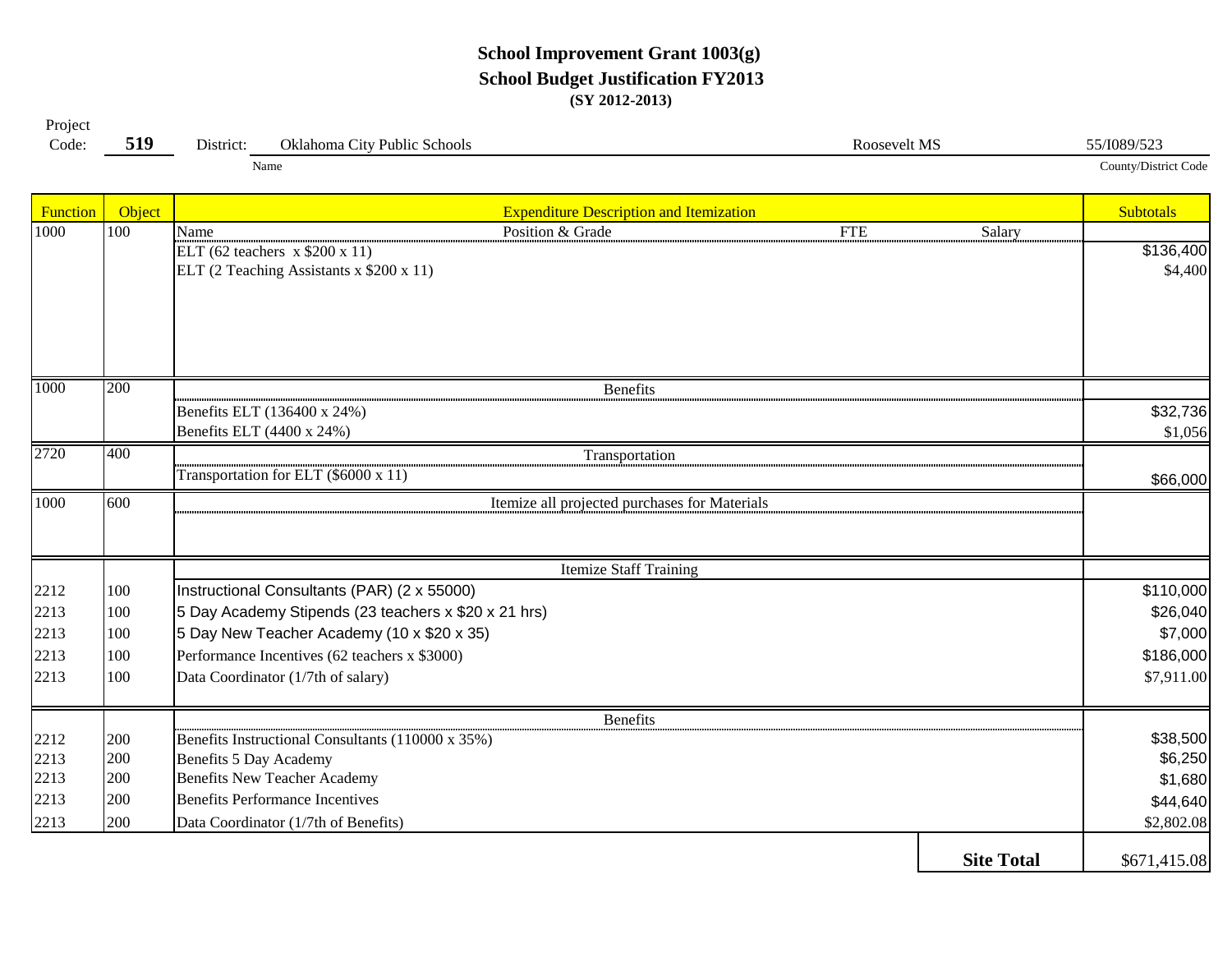#### **School Improvement Grant 1003(g) School Budget Justification FY2013 (SY 2012-2013)**

| Project |             |           |                                                                       |              |             |
|---------|-------------|-----------|-----------------------------------------------------------------------|--------------|-------------|
| Code:   | 510<br>ັບ⊥∠ | District: | Oklahoma City<br>$\mathbf{r}$ 1 1 $\mathbf{r}$<br>Schools<br>' Public | Roosevelt MS | 55/I089/523 |

County/District Code

Name

|  | Cour |
|--|------|
|  |      |

| Function | Object | <b>Expenditure Description and Itemization</b>                           |                   | <b>Subtotals</b> |  |  |  |  |  |  |  |  |
|----------|--------|--------------------------------------------------------------------------|-------------------|------------------|--|--|--|--|--|--|--|--|
| 2213     | 300    | <b>Itemize Staff Training</b>                                            |                   |                  |  |  |  |  |  |  |  |  |
|          |        | PD Contract-Pearson (SIOP); 3 day training, 40 days of coaching          |                   | \$122,601        |  |  |  |  |  |  |  |  |
| 2213     | 600    | <b>Staff Training Materials</b>                                          |                   |                  |  |  |  |  |  |  |  |  |
|          |        | <b>PD</b> Materials                                                      |                   | \$2,550          |  |  |  |  |  |  |  |  |
|          |        |                                                                          |                   |                  |  |  |  |  |  |  |  |  |
| 2220     | 100    | Stipends                                                                 |                   |                  |  |  |  |  |  |  |  |  |
|          |        | ELT Media Specialist (1 x \$200 x 11)                                    |                   | \$2,200          |  |  |  |  |  |  |  |  |
| 2220     | 200    | Itemize all projected purchases for Materials                            |                   |                  |  |  |  |  |  |  |  |  |
|          |        | Benefits ELT Media Specialist (2600 x 24%)                               |                   | \$528            |  |  |  |  |  |  |  |  |
|          |        | Stipends                                                                 |                   |                  |  |  |  |  |  |  |  |  |
| 2120     | 100    | ELT (5 counselors + 1 Gear Up Coordinator x \$200 x 11)                  |                   | \$13,200         |  |  |  |  |  |  |  |  |
| 2152     | 100    | ELT (3 Speech Path, Psych x \$200 x 11)                                  |                   | \$6,600          |  |  |  |  |  |  |  |  |
| 2132     | 100    | ELT (1 Nurse x \$200 x 11)                                               |                   | \$2,200          |  |  |  |  |  |  |  |  |
| 2330     | 100    | Executive Director of School Turnaround (1/7th of Salary)                |                   | \$16,150         |  |  |  |  |  |  |  |  |
| 2573     | 100    | 5 Day Academy Stipends (11 x \$20 x 21)                                  |                   | \$4,620          |  |  |  |  |  |  |  |  |
| 2573     | 100    | <b>Administrator Signing Bonus</b>                                       |                   | \$10,000         |  |  |  |  |  |  |  |  |
| 2573     | 100    | Performance Incentives $(11 + 4$ Admin x \$3000)                         |                   | \$45,000         |  |  |  |  |  |  |  |  |
|          |        | <b>Benefits</b>                                                          |                   |                  |  |  |  |  |  |  |  |  |
| 2120     | 200    | Benefits ELT (13200 x 24%)                                               |                   | \$3,168          |  |  |  |  |  |  |  |  |
| 2152     | 200    | Benefits ELT (6600 x 24%)                                                |                   | \$1,584          |  |  |  |  |  |  |  |  |
| 2132     | 200    | Benefits ELT (2200 x 24%)                                                |                   | \$528            |  |  |  |  |  |  |  |  |
| 2330     | 200    | Executive Director of School Turnaround (1/7th of Benefits)              |                   | \$5,599          |  |  |  |  |  |  |  |  |
| 2573     | 200    | Benefits 5 Day Academy (4620x 24%)                                       |                   | \$1,109          |  |  |  |  |  |  |  |  |
| 2573     | 200    | <b>Benefits Signing Bonus</b>                                            |                   | \$2,400          |  |  |  |  |  |  |  |  |
| 2573     | 200    | Benefits Performance Incentives (45000 x 24%)                            |                   | \$10,800         |  |  |  |  |  |  |  |  |
| 2573     | 300    | <b>Itemize Staff Training</b><br>Marzano TLE Training for Administrators |                   | \$16,500.00      |  |  |  |  |  |  |  |  |
|          |        |                                                                          |                   |                  |  |  |  |  |  |  |  |  |
|          |        |                                                                          | <b>Site Total</b> | \$267,336.94     |  |  |  |  |  |  |  |  |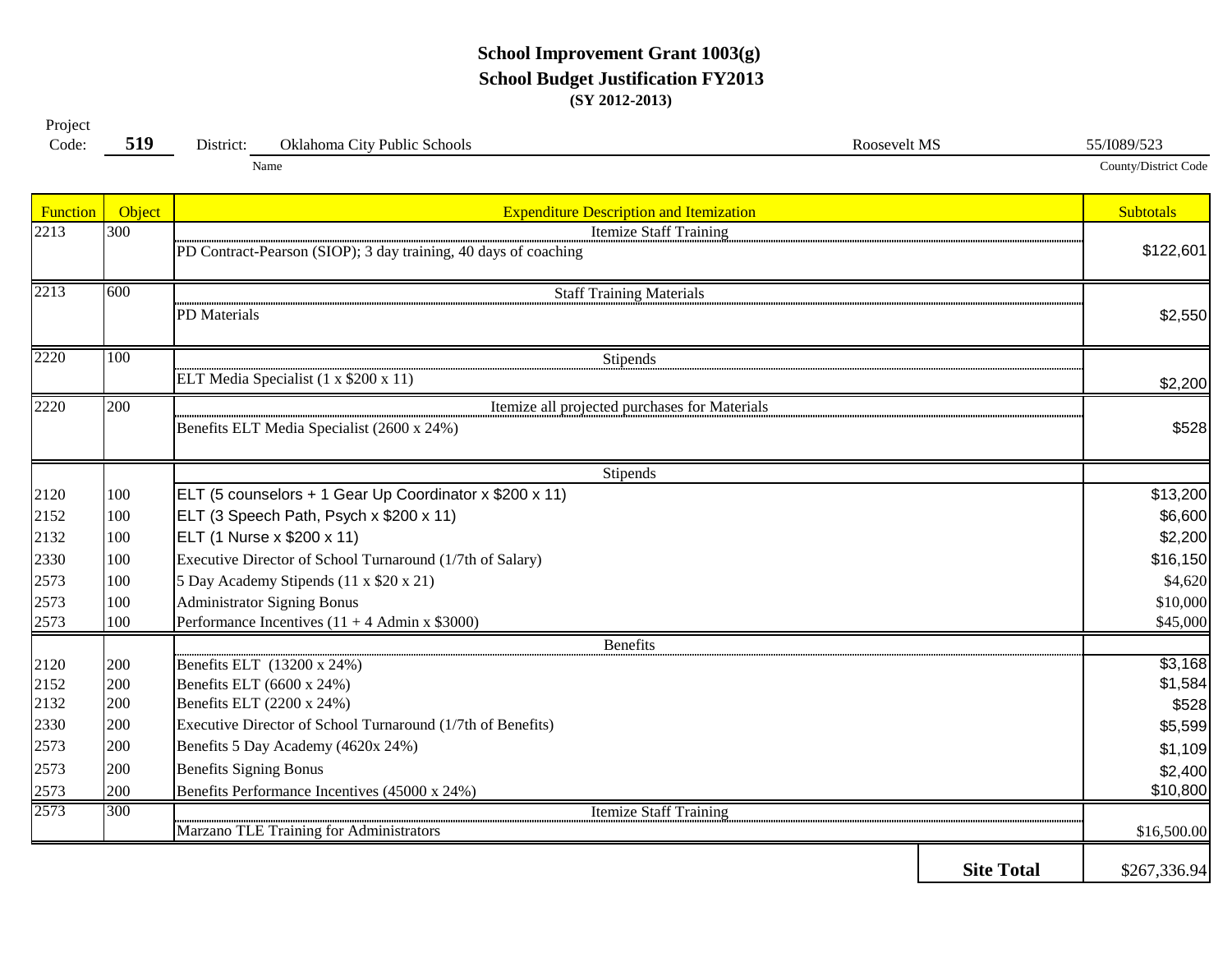# **FY2014**

# (SY 2013-2014)

**Title I Part A School Improvement Grant 1003(g)**

#### **School Summary Budget**

|            | Project Code: 519            | FY2014 Requested \$952,239.00     |                                     |                                          |                                                                               |             |                                     | District: OKCPS - Roosevelt Middle              |                        | $1089 - 523$                                   | County:                            | Oklahoma 55      |      |
|------------|------------------------------|-----------------------------------|-------------------------------------|------------------------------------------|-------------------------------------------------------------------------------|-------------|-------------------------------------|-------------------------------------------------|------------------------|------------------------------------------------|------------------------------------|------------------|------|
|            |                              |                                   |                                     | Name                                     |                                                                               |             |                                     |                                                 |                        | Code                                           |                                    | Name             | Code |
|            | Function<br>Object           | <b>Instruction</b><br><b>1000</b> | Guidance<br><b>Services</b><br>2120 | <b>Curriculum</b><br>Development<br>2212 | <b>Improvement of Instruction</b><br>2210<br><b>Staff</b><br>Training<br>2213 | 2330        | Library<br>Media<br>Service<br>2220 | Personnel<br>(Staff)<br><b>Services</b><br>2570 | Transportation<br>2720 | Speech<br>Pathology<br><b>Services</b><br>2152 | Medical<br><b>Services</b><br>2132 | <b>Subtotals</b> |      |
| <b>100</b> | Salaries                     | \$140,800.00                      | \$13,200.00                         | \$110,000.00                             | \$226,951.00                                                                  | \$16,150.00 | \$2,200.00                          | \$49,620.00                                     |                        | 6600                                           | \$2,200.00                         | \$567,721.00     |      |
| 200        | Benefits                     | \$33,792.00                       | \$3,168.00                          | \$38,500.00                              | \$55,372.00                                                                   | \$5,599.00  | \$528.00                            | \$11,909.00                                     |                        | 1584                                           | \$528.00                           | \$150,980.00     |      |
| 300        | <b>Professional Services</b> |                                   |                                     |                                          | \$105,000.00                                                                  |             |                                     |                                                 |                        |                                                |                                    | \$105,000.00     |      |
| 400        | <b>Property Services</b>     |                                   |                                     |                                          |                                                                               |             |                                     |                                                 | \$66,000.00            |                                                |                                    | \$66,000.00      |      |
| 500        | <b>Other Services</b>        |                                   |                                     |                                          |                                                                               |             |                                     |                                                 |                        |                                                |                                    |                  |      |
|            | <b>600</b> Materials         |                                   |                                     |                                          | \$3,000.00                                                                    |             |                                     |                                                 |                        |                                                |                                    | \$3,000.00       |      |
|            | 700 Property                 |                                   |                                     |                                          |                                                                               |             |                                     |                                                 |                        |                                                |                                    |                  |      |
| 800        | Other Objects                |                                   |                                     |                                          |                                                                               |             |                                     |                                                 |                        |                                                |                                    |                  |      |
|            | <b>Subtotals</b>             | \$174,592.00                      |                                     | $$16,368.00$ $$148,500.00$               | \$390,323.00                                                                  | \$21,749.00 | \$2,728.00                          | \$61,529.00                                     | \$66,000.00            | \$8,184.00                                     | \$2,728.00                         | \$892,701.00     |      |
|            |                              |                                   |                                     |                                          |                                                                               |             |                                     | Date: <u>Date:</u>                              |                        | <b>TOTAL BUDGET</b>                            |                                    | \$892,701.00     |      |

**Special Notes:** Federal funds received must supplement and may not supplant state and local funds that, in the absence of federal funds, would be used to support these activities.

Reimbursement for obligations is subject to final approval of the budget. If the LEA expends funds on non-allowable program costs prior to budget approval, the LEA **is responsible for covering those costs from other funds.**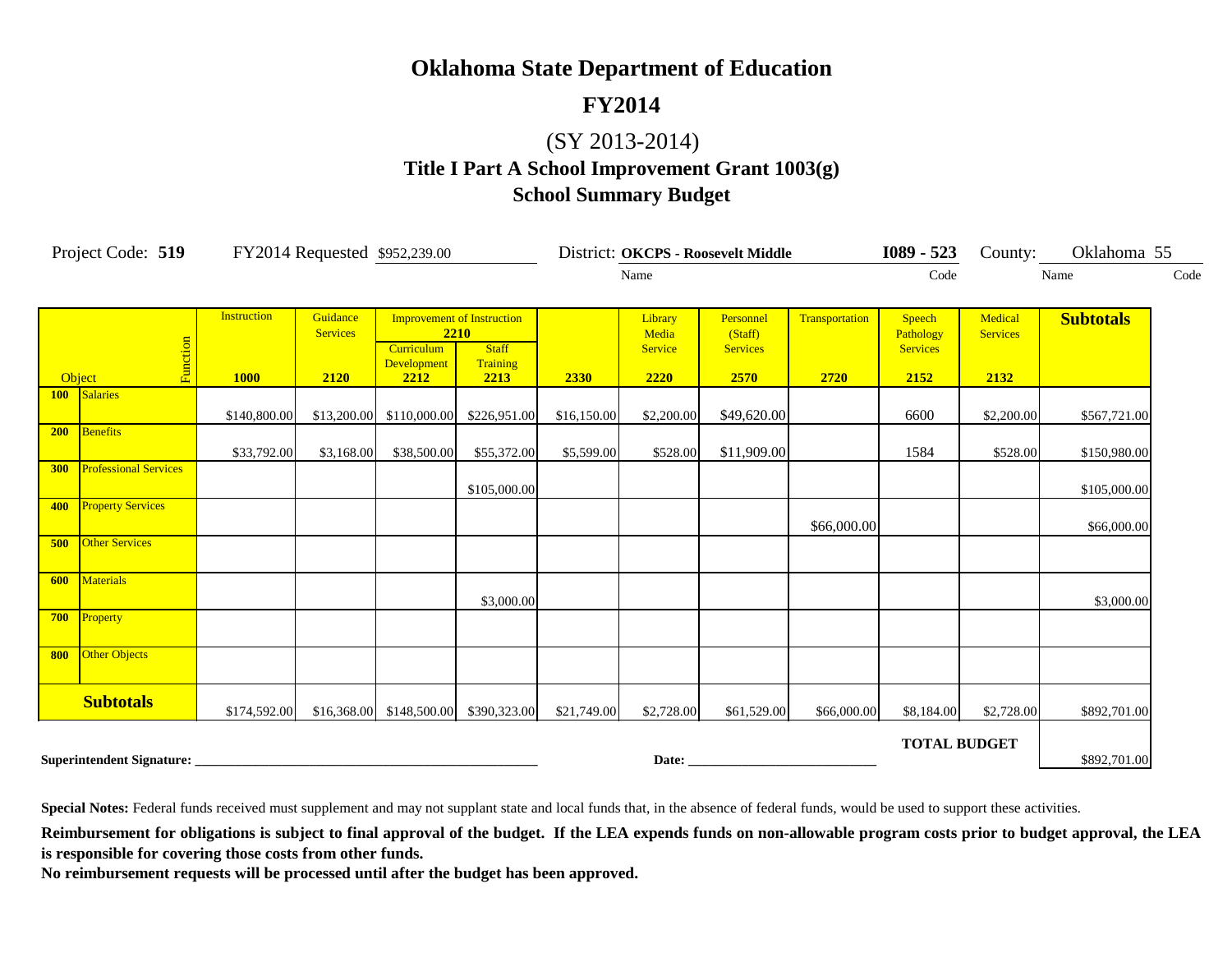#### **School Improvement Grant 1003(g) School Budget Justification FY2014 (SY 2013-2014)**

| -------<br>Code: | 519<br>ັ້ | District: | $\sim$<br>lahoma City Public Schools | Roosevelt MS | 55/1089/523          |
|------------------|-----------|-----------|--------------------------------------|--------------|----------------------|
|                  |           |           | Name                                 |              | County/District Code |

Project

Function Biography Controllering Controllering in the Subtotals Expenditure Description and Itemization Controllering Controllering Subtotals 1000 | 100 | Name Salary Position & Grade The FTE Salary \$136,400 \$4,400.00 200\$32,736 \$1,056.00 400\$66,000 600100 \$110,000 Instructional Consultants (PAR) (2 x 55000) 100 5 Day Academy Stipends (62 teachers x \$20 x 21 hrs) \$26,040 100 5 Day New Teacher Academy (10 x \$20 x 35) \$7,000 100 \$186,000 2213 Performance Incentives (62 teachers x \$3000) 1002213 [100 Data Coordinator (1/7th of Salary) \$7,911.00 200 \$38,500 2212 Benefits Instructional Consultants (110000 x 35%) 200 \$6,250 2213 Benefits 5 Day Academy 200 \$1,680 2213 Benefits New Teacher Academy 2002213 [200] Benefits Performance Incentives **344,640 344,640** 200 \$2,802.08 2213 Data Coordinator (1/7th of Benefits)**Site Total** \$671,415.08 1000ELT (62 teachers x \$200 x 11) ELT (2 Teaching Assistants x \$200 x 11) 10000 200 Benefits Benefits ELT (136400 x 24%) Benefits ELT (4400 x 24%) 2720 Transportation Transportation for ELT (\$6000 x 11) 1000 600 | CONSERVITED STREET CONSERVANCE IN THE INTERNATION ITEMIZE ALL projected purchases for Materials Itemize Staff Training 221222132213Benefits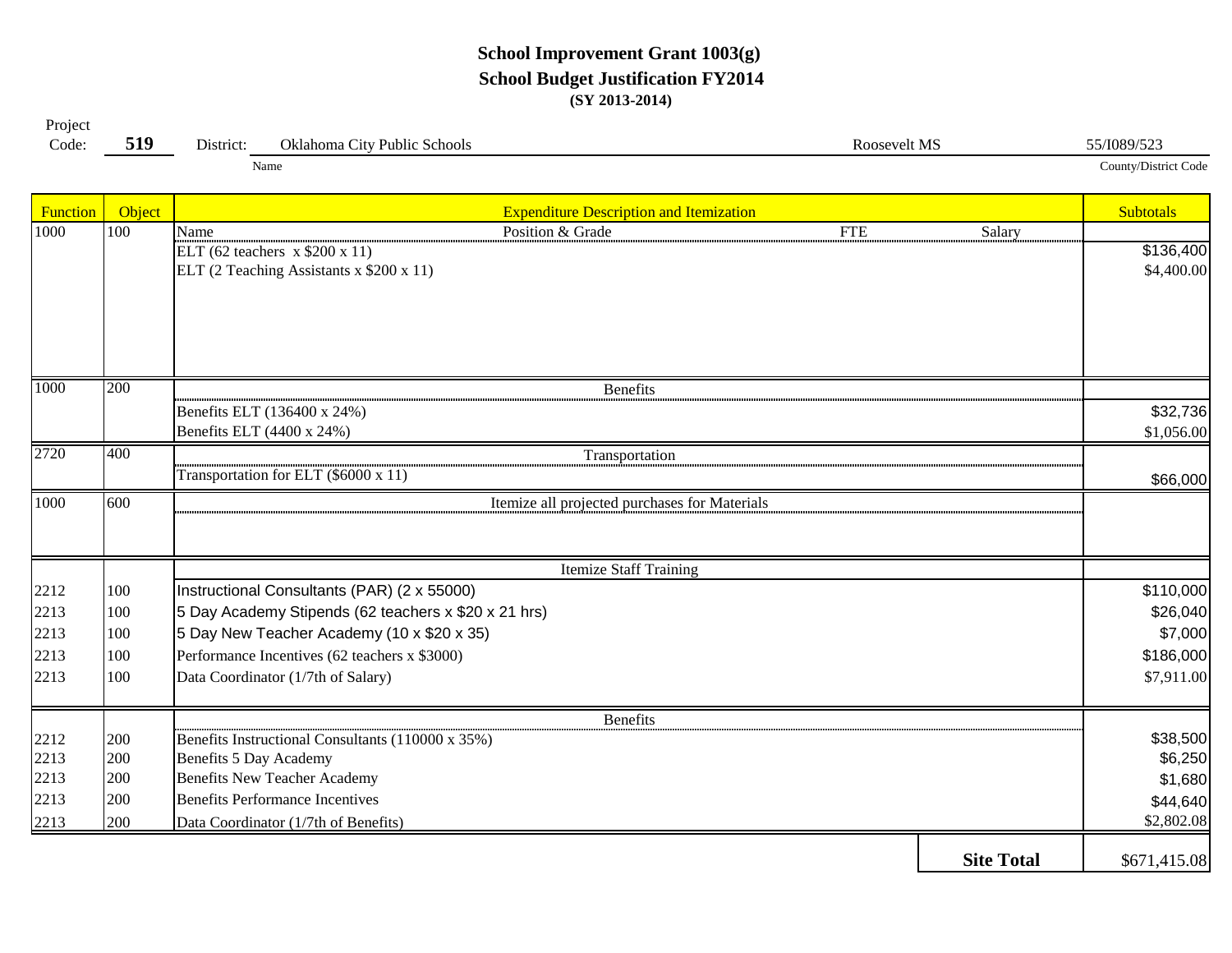#### **School Improvement Grant 1003(g) School Budget Justification FY2014 (SY 2013-2014)**

| Project |     |           |                                                      |              |             |
|---------|-----|-----------|------------------------------------------------------|--------------|-------------|
| Code:   | 519 | District: | $\gamma$ klahoma $\zeta_{11}$<br>City Public Schools | Roosevelt MS | 55/I089/523 |
|         |     |           |                                                      |              |             |

Name

| County/District Code |  |
|----------------------|--|

| Function | Object | <b>Expenditure Description and Itemization</b>                                                                  | <b>Subtotals</b> |
|----------|--------|-----------------------------------------------------------------------------------------------------------------|------------------|
| 2213     | 300    | <b>Itemize Staff Training</b>                                                                                   |                  |
|          |        | PD Contract-Pearson (SIOP); 1 day training, 20 days of coaching                                                 | \$80,000         |
|          |        | PD - Marzano and other PD as identifed by needs assessment (i.e., technology, Ruby Payne, classroom management) | \$25,000.00      |
| 2213     | 600    | <b>Staff Training Materials</b>                                                                                 |                  |
|          |        | PD Materials - Pearson (SIOP)                                                                                   | \$3,000          |
| 2220     | 100    | <b>Stipends</b>                                                                                                 |                  |
|          |        | ELT Media Specialist (1 x \$200 x 11)                                                                           | \$2,200          |
| 2220     | 200    | Itemize all projected purchases for Materials                                                                   |                  |
|          |        | Benefits ELT Media Specialist (2600 x 24%)                                                                      | \$528            |
|          |        | Stipends                                                                                                        |                  |
| 2120     | 100    | ELT (5 counselors + 1 Gear Up Coordinator x \$200 x 11)                                                         | \$13,200         |
| 2152     | 100    | ELT (3 Speech Path, Psych x \$200 x 11)                                                                         | \$6,600          |
| 2132     | 100    | ELT (1 Nurse x \$200 x 11)                                                                                      | \$2,200          |
| 2330     | 100    | Executive Director of School Turnaround (1/7th of Salary)                                                       | \$16,150         |
| 2573     | 100    | 5 Day Academy Stipends (11 x \$20 x 21)                                                                         | \$4,620.00       |
| 2573     | 100    | Performance Incentives $(11 + 4$ Admin x \$3000)                                                                | \$45,000.00      |
|          |        | <b>Benefits</b>                                                                                                 |                  |
| 2120     | 200    | Benefits ELT (13200 x 24%)                                                                                      | \$3,168          |
| 2152     | 200    | Benefits ELT (6600 x 24%)                                                                                       | \$1,584          |
| 2132     | 200    | Benefits ELT (2200 x 24%)                                                                                       | \$528            |
| 2330     | 200    | Executive Director of School Turnaround (1/7th of Benefits)                                                     | \$5,599          |
| 2573     | 200    | Benefits 5 Day Academy (4620x 24%)                                                                              | \$1,109          |
| 2573     | 200    | Benefits Performance Incentives (45000 x 24%)                                                                   | \$10,800         |
|          |        | <b>Site Total</b>                                                                                               | \$221,285.66     |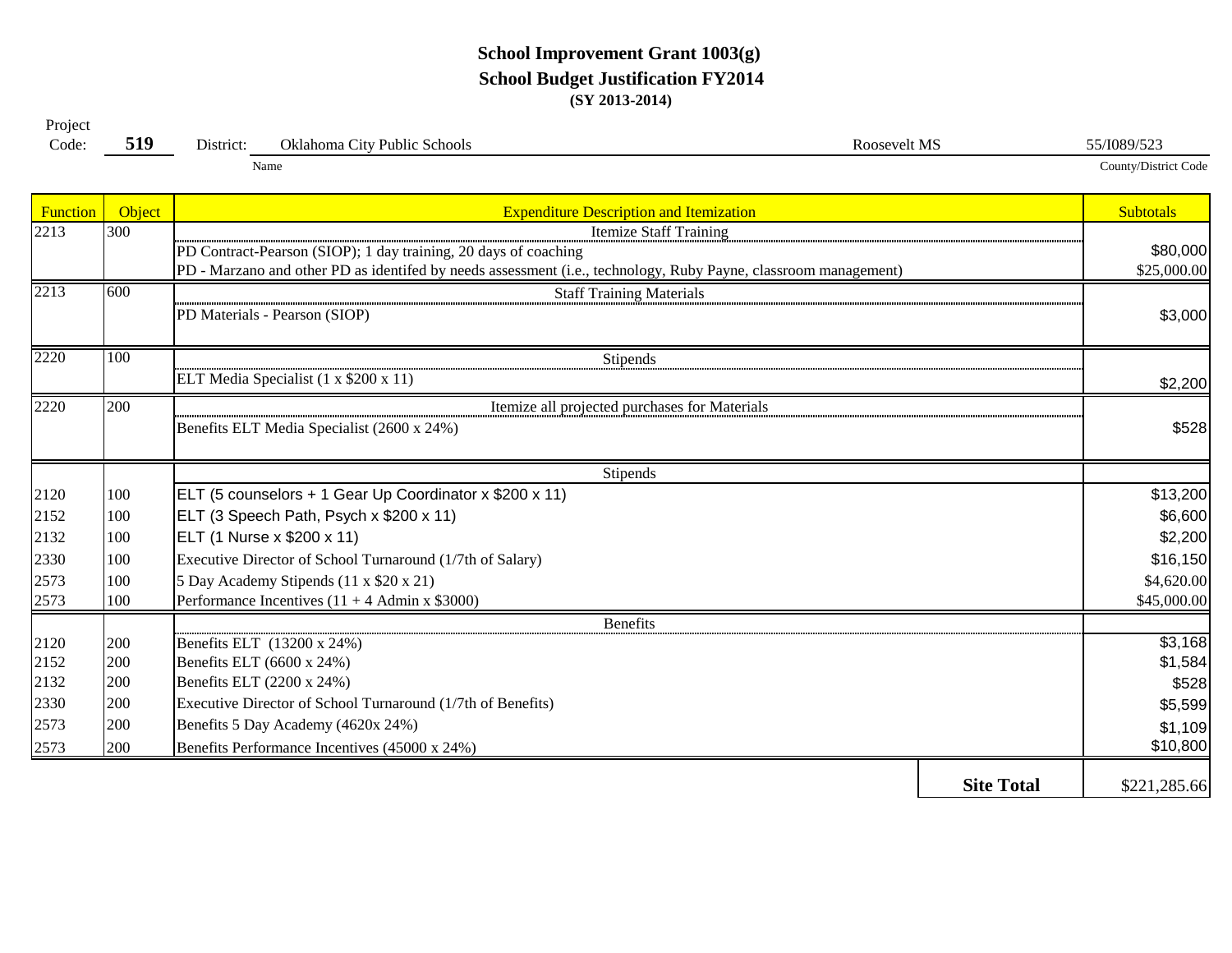#### **FY2015**

# (SY 2014-2015)

# **Title I Part A School Improvement Grant 1003(g) School Summary Budget**

|            | Project Code: 519                |                                   | FY2015 Requested: \$952,239.00      |                                                                                       |                                  |             |                                            | District: OKCPS - Roosevelt Middle              |                        | $1089 - 523$                                   | County:                            | Oklahoma         | 55   |
|------------|----------------------------------|-----------------------------------|-------------------------------------|---------------------------------------------------------------------------------------|----------------------------------|-------------|--------------------------------------------|-------------------------------------------------|------------------------|------------------------------------------------|------------------------------------|------------------|------|
|            |                                  |                                   |                                     |                                                                                       |                                  |             | Name                                       |                                                 |                        | Code                                           |                                    | Name             | Code |
| Object     | Function                         | <b>Instruction</b><br><b>1000</b> | Guidance<br><b>Services</b><br>2120 | <b>Improvement of Instruction</b><br>2210<br><b>Curriculum</b><br>Development<br>2212 | <b>Staff</b><br>Training<br>2213 | <b>2330</b> | Library<br>Media<br><b>Service</b><br>2220 | Personnel<br>(Staff)<br><b>Services</b><br>2570 | Transportation<br>2720 | Speech<br>Pathology<br><b>Services</b><br>2152 | Medical<br><b>Services</b><br>2132 | <b>Subtotals</b> |      |
| <b>100</b> | Salaries                         |                                   |                                     |                                                                                       |                                  |             |                                            |                                                 |                        |                                                |                                    |                  |      |
|            |                                  | \$140,800.00                      | \$13,200.00                         | \$110,000.00                                                                          | \$226,951.00                     | \$16,150.00 | \$2,200.00                                 | \$49,620.00                                     |                        | 6600                                           | \$2,200.00                         | \$567,721.00     |      |
| <b>200</b> | Benefits                         | \$33,792.00                       | \$3,168.00                          | \$38,500.00                                                                           | \$55,372.00                      | \$5,599.00  |                                            | \$528.00 \$11,909.00                            |                        | 1584                                           | \$528.00                           | \$150,980.00     |      |
| 300        | <b>Professional Services</b>     |                                   |                                     |                                                                                       | \$103,539.00                     |             |                                            |                                                 |                        |                                                |                                    | \$103,539.00     |      |
| 400        | <b>Property Services</b>         |                                   |                                     |                                                                                       |                                  |             |                                            |                                                 | \$66,000.00            |                                                |                                    | \$66,000.00      |      |
| 500        | <b>Other Services</b>            |                                   |                                     |                                                                                       |                                  |             |                                            |                                                 |                        |                                                |                                    |                  |      |
| 600        | Materials                        |                                   |                                     |                                                                                       | \$3,000.00                       |             |                                            |                                                 |                        |                                                |                                    | \$3,000.00       |      |
| 700        | Property                         |                                   |                                     |                                                                                       |                                  |             |                                            |                                                 |                        |                                                |                                    |                  |      |
| 800        | <b>Other Objects</b>             |                                   |                                     |                                                                                       |                                  |             |                                            |                                                 |                        |                                                |                                    |                  |      |
|            | <b>Subtotals</b>                 | \$174,592.00                      | \$16,368.00                         | \$148,500.00                                                                          | \$388,862.00                     | \$21,749.00 | \$2,728.00                                 | \$61,529.00                                     | \$66,000.00            | \$8,184.00                                     | \$2,728.00                         | \$891,240.00     |      |
|            | <b>Superintendent Signature:</b> |                                   |                                     |                                                                                       |                                  | Date:       |                                            |                                                 |                        | <b>TOTAL BUDGET</b>                            |                                    | \$891,240.00     |      |

Special Notes: Federal funds received must supplement and may not supplant state and local funds that, in the absence of federal funds, would be used to support these activities.

Reimbursement for obligations is subject to final approval of the budget. If the LEA expends funds on non-allowable program costs prior to budget approval, the **LEA is responsible for covering those costs from other funds.**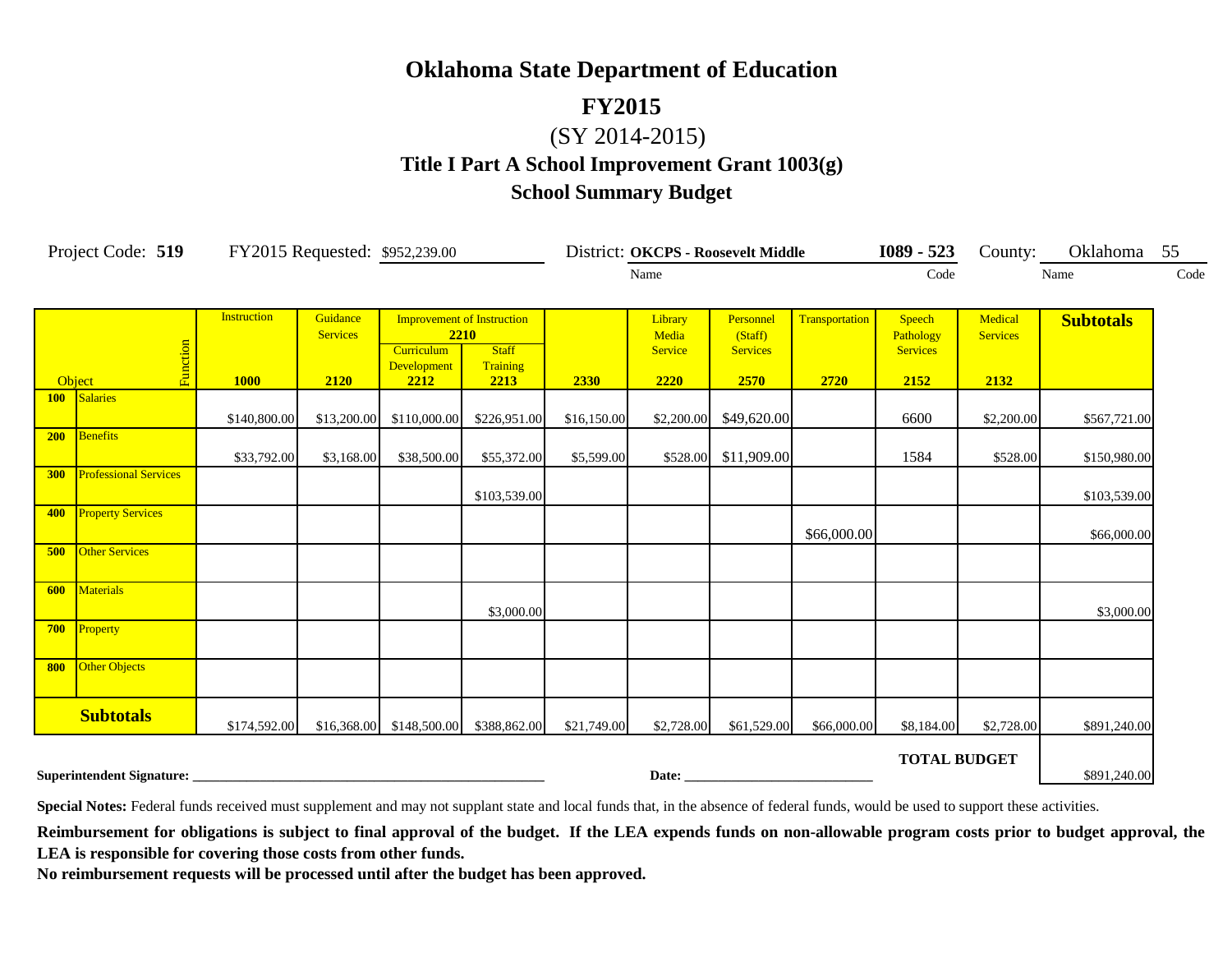#### **School Improvement Grant 1003(g) School Budget Justification FY2015 (SY 2014-2015)**

| -------<br>$\sim$<br>Code: | $-10$<br>$51^\circ$ | $\overline{\phantom{a}}$<br>. .<br>District: | <b>Oklahoma</b><br>$\sim$<br>~·<br>City Public Schools | Roosevelt MS | E/T000/T22<br>17/1085 <sup>,</sup> |
|----------------------------|---------------------|----------------------------------------------|--------------------------------------------------------|--------------|------------------------------------|
|                            |                     |                                              | Name                                                   |              | County/District C                  |

Project

Function Biography Controllering Controllering in the Subtotals Expenditure Description and Itemization Controllering Controllering Subtotals 1000 | 100 | Name Salary Position & Grade The FTE Salary \$136,400 \$4,400.00 200\$32,736 \$1,056.00 400\$66,000 600100 \$110,000 Instructional Consultants (PAR) (2 x 55000) 100 5 Day Academy Stipends (62 teachers x \$20 x 21 hrs) \$26,040 100 5 Day New Teacher Academy (10 x \$20 x 35) \$7,000 100 \$186,000 2213 Performance Incentives (62 teachers x \$3000) 1002213 [100 Data Coordinator (1/7th of Salary) \$7,911.00 200 \$38,500 2212 Benefits Instructional Consultants (110000 x 35%) 200 \$6,250 2213 Benefits 5 Day Academy 200 \$1,680 2213 Benefits New Teacher Academy 2002213 [200] Benefits Performance Incentives **344,640 344,640** 200 \$2,802.08 2213 Data Coordinator (1/7th of Benefits)**Site Total** \$671,415.08 1000ELT (62 teachers x \$200 x 11) ELT (2 Teaching Assistants x \$200 x 11) 10000 200 Benefits Benefits ELT (136400 x 24%) Benefits ELT (4400 x 24%) 2720 Transportation Transportation for ELT (\$6000 x 11) 1000 600 | CONSERVITED STREET CONSERVANCE IN THE INTERNATION ITEMIZE ALL projected purchases for Materials Itemize Staff Training 221222132213Benefits

County/District Code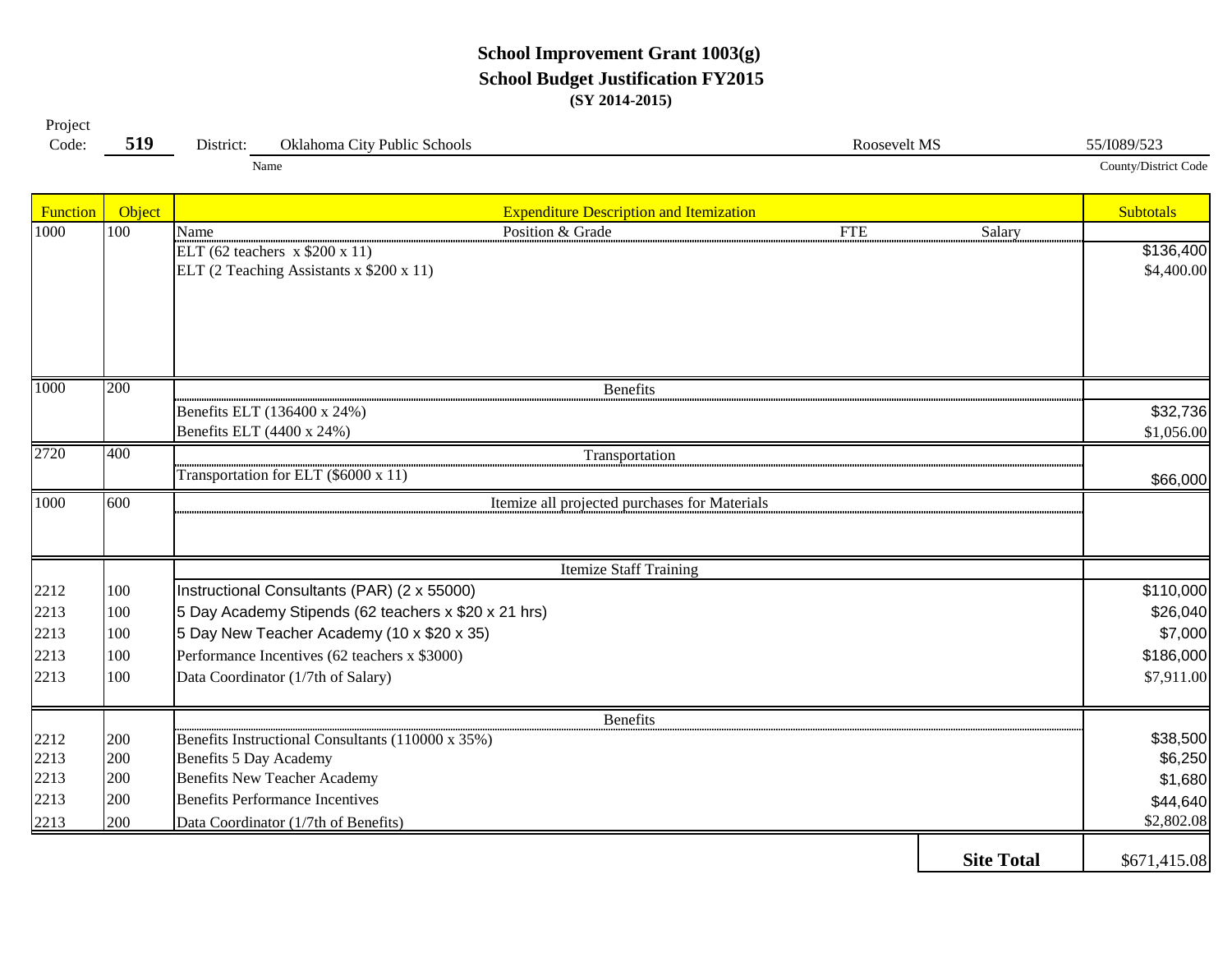#### **School Improvement Grant 1003(g) School Budget Justification FY2015 (SY 2014-2015)**

| Project<br>Code: | 519 | District: | Oklahoma City Public Schools | Roosevelt MS | 55/I089/523          |
|------------------|-----|-----------|------------------------------|--------------|----------------------|
|                  |     |           | Name                         |              | County/District Code |

| Function | Object                                                                                                          | <b>Expenditure Description and Itemization</b>                  |                   | <b>Subtotals</b>        |  |  |  |
|----------|-----------------------------------------------------------------------------------------------------------------|-----------------------------------------------------------------|-------------------|-------------------------|--|--|--|
| 2213     | 300                                                                                                             | <b>Itemize Staff Training</b>                                   |                   |                         |  |  |  |
|          |                                                                                                                 | PD Contract-Pearson (SIOP); 1 day training, 20 days of coaching |                   | \$78,539<br>\$25,000.00 |  |  |  |
|          | PD - Marzano and other PD as identifed by needs assessment (i.e., technology, Ruby Payne, classroom management) |                                                                 |                   |                         |  |  |  |
| 2213     | 600                                                                                                             | <b>Staff Training Materials</b>                                 |                   |                         |  |  |  |
|          |                                                                                                                 | PD Materials - Pearson (SIOP)                                   |                   | \$3,000                 |  |  |  |
|          |                                                                                                                 |                                                                 |                   |                         |  |  |  |
| 2220     | 100                                                                                                             | Stipends                                                        |                   |                         |  |  |  |
|          |                                                                                                                 | ELT Media Specialist (1 x \$200 x 11)                           |                   | \$2,200                 |  |  |  |
| 2220     | 200                                                                                                             | Itemize all projected purchases for Materials                   |                   |                         |  |  |  |
|          |                                                                                                                 | Benefits ELT Media Specialist (2600 x 24%)                      |                   | \$528                   |  |  |  |
|          |                                                                                                                 |                                                                 |                   |                         |  |  |  |
|          |                                                                                                                 | Stipends                                                        |                   |                         |  |  |  |
| 2120     | 100                                                                                                             | ELT (5 counselors + 1 Gear Up Coordinator x \$200 x 11)         |                   | \$13,200                |  |  |  |
| 2152     | 100                                                                                                             | ELT (3 Speech Path, Psych x \$200 x 11)                         |                   | \$6,600                 |  |  |  |
| 2132     | 100                                                                                                             | ELT (1 Nurse x \$200 x 11)                                      |                   | \$2,200                 |  |  |  |
| 2330     | 100                                                                                                             | Executive Director of School Turnaround (1/7th of Salary)       |                   | \$16,150                |  |  |  |
| 2573     | 100                                                                                                             | 5 Day Academy Stipends (11 x \$20 x 21)                         |                   | \$4,620.00              |  |  |  |
| 2573     | 100                                                                                                             | Performance Incentives $(11 + 4$ Admin x \$3000)                |                   | \$45,000.00             |  |  |  |
|          |                                                                                                                 | <b>Benefits</b>                                                 |                   |                         |  |  |  |
| 2120     | 200                                                                                                             | Benefits ELT (13200 x 24%)                                      |                   | \$3,168                 |  |  |  |
| 2152     | 200                                                                                                             | Benefits ELT (6600 x 24%)                                       |                   | \$1,584                 |  |  |  |
| 2132     | 200                                                                                                             | Benefits ELT (2200 x 24%)                                       |                   | \$528                   |  |  |  |
| 2330     | 200                                                                                                             | Executive Director of School Turnaround (1/7th of Benefits)     |                   | \$5,599                 |  |  |  |
| 2573     | 200                                                                                                             | Benefits 5 Day Academy (4620x 24%)                              |                   | \$1,109                 |  |  |  |
| 2573     | 200                                                                                                             | Benefits Performance Incentives (45000 x 24%)                   |                   | \$10,800                |  |  |  |
|          |                                                                                                                 |                                                                 | <b>Site Total</b> | \$219,824.66            |  |  |  |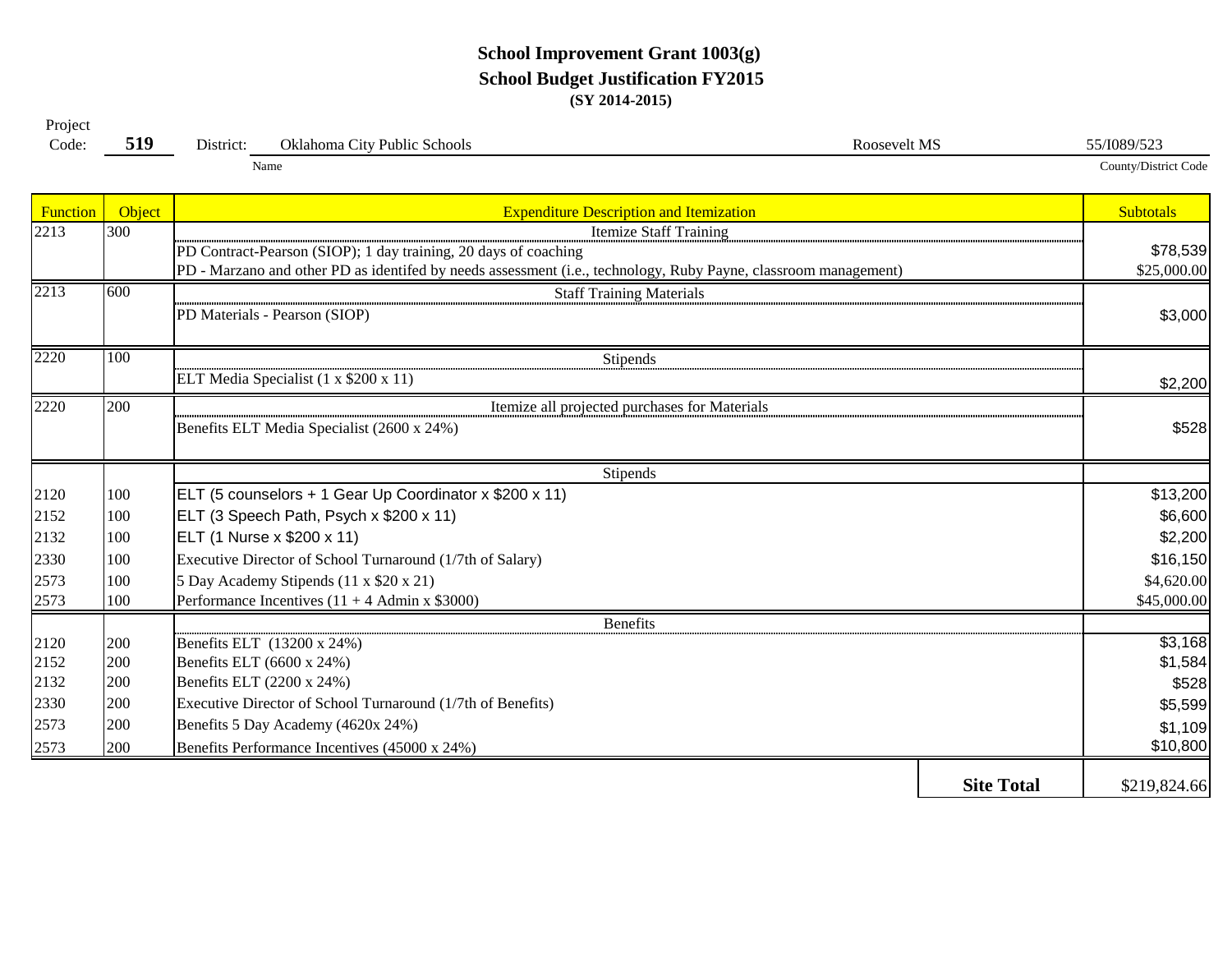## **Project 519 Pro posed 1003(g) Personnel - FY 2013-2015**

List any LEA employee to be **paid in part or in full (salary only) with 1003(g) funds**. Provide ALL information requested below. For positions that will not be filled until a later date, enter "TBF" in the first column. (Use additional pages as needed.) As positions are filled, an updated Personnel Page(s) must be submitted to the SDE Federal Programs office for verification.

|                                      |                 |                 |           | Duplicate pages as needed. |      |                                           |      | $1003(g)$ Salary                     | Other                                                                                                   |                        |
|--------------------------------------|-----------------|-----------------|-----------|----------------------------|------|-------------------------------------------|------|--------------------------------------|---------------------------------------------------------------------------------------------------------|------------------------|
|                                      | <b>Job Code</b> | Subject<br>Code | Site Code | Grade<br>Level             |      | <b>OCAS</b> Function/Object<br><b>FTE</b> |      | <b>Salary</b>                        | <b>Salary</b><br><b>Amounts</b>                                                                         | Total<br>Salary        |
| Jan Smith                            | 210             | 1139            | 105       | $K-4$                      | 1000 | 100                                       | 0.50 |                                      | $\left  \frac{6}{518,230.00} \right  \frac{1}{518,230.00} \left  \frac{336,460.00}{536,460.00} \right $ |                        |
| Instructional Consultant (PAR)       | 354             | N/A             | 523       | $6 - 8$                    | 2213 | 100                                       | 0.95 | \$55,000.00                          |                                                                                                         | \$2,894.74 \$57,894.74 |
| Instructional Consultant (PAR)       | 354             | N/A             | 523       | $6 - 8$                    | 2213 | 100                                       | 0.95 | \$55,000.00                          |                                                                                                         | \$2,894.74 \$57,894.74 |
| Linda Toure, Exec Dir of Turnaround  | 101             | N/A             | 523       |                            | 2330 | 100                                       | 0.14 | \$16,149.57 \$96,898.08 \$113,047.65 |                                                                                                         |                        |
| Wanda Janie Pierce, Data Coordinator | 211             | N/A             | 523       |                            | 2213 | 100                                       | 0.14 |                                      | $$7,911.00 \; $47,466.00 \; $55,377.00$                                                                 |                        |

# **Job Description(s) for Title IA Funded Personnel**

Provide rationale as to Title I services being provided under each job title.

| <b>Job Title:</b> | ັ້<br>First and last name, job title, and school location |  |  |  |  |  |  |  |
|-------------------|-----------------------------------------------------------|--|--|--|--|--|--|--|
|                   | Enter job description here.                               |  |  |  |  |  |  |  |
|                   |                                                           |  |  |  |  |  |  |  |
| <b>Job Title:</b> | First and last name, job title, and school location       |  |  |  |  |  |  |  |
|                   |                                                           |  |  |  |  |  |  |  |
|                   |                                                           |  |  |  |  |  |  |  |
| <b>Job Title:</b> | First and last name, job title, and school location.      |  |  |  |  |  |  |  |
|                   |                                                           |  |  |  |  |  |  |  |
|                   |                                                           |  |  |  |  |  |  |  |
| <b>Job Title:</b> | First and last name, job title, and school location.      |  |  |  |  |  |  |  |
|                   |                                                           |  |  |  |  |  |  |  |
|                   |                                                           |  |  |  |  |  |  |  |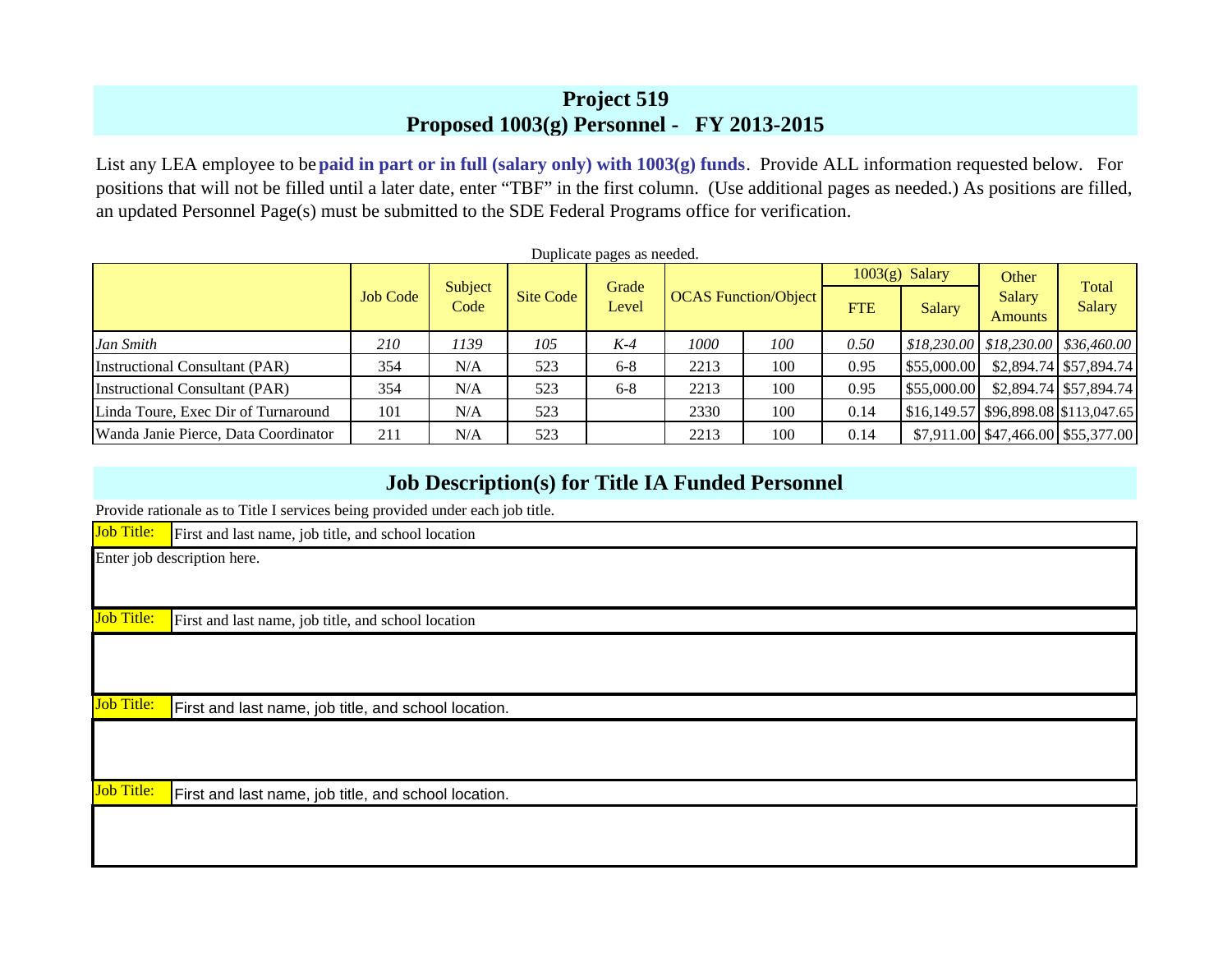## **FY2013**

## (SY 2012-2013)

# **School Summary Budget Title I Part A School Improvement Grant 1003(g)**

| Project Code: 537 FY2013 Requested \$25,399.72                 |                              |                                   | District: OKCPS - Roosevelt Middle  |                                   |                                                                               |      | $1089 - 523$                        | County: Oklahoma 55                             |                        |                                                |                                    |                  |      |
|----------------------------------------------------------------|------------------------------|-----------------------------------|-------------------------------------|-----------------------------------|-------------------------------------------------------------------------------|------|-------------------------------------|-------------------------------------------------|------------------------|------------------------------------------------|------------------------------------|------------------|------|
|                                                                |                              |                                   | Name                                |                                   |                                                                               |      |                                     |                                                 |                        |                                                |                                    | Name             | Code |
|                                                                | Function<br>d include a d    | <b>Instruction</b><br><b>1000</b> | Guidance<br><b>Services</b><br>2120 | Curriculum<br>Development<br>2212 | <b>Improvement of Instruction</b><br>2210<br><b>Staff</b><br>Training<br>2213 | 2330 | Library<br>Media<br>Service<br>2220 | Personnel<br>(Staff)<br><b>Services</b><br>2570 | Transportation<br>2720 | Speech<br>Pathology<br><b>Services</b><br>2152 | Medical<br><b>Services</b><br>2132 | <b>Subtotals</b> |      |
|                                                                | 100 Salaries                 |                                   |                                     |                                   |                                                                               |      |                                     |                                                 |                        |                                                |                                    |                  |      |
| 200                                                            | Benefits                     |                                   |                                     |                                   |                                                                               |      |                                     |                                                 |                        |                                                |                                    |                  |      |
| 300                                                            | <b>Professional Services</b> |                                   |                                     |                                   | \$25,399.72                                                                   |      |                                     |                                                 |                        |                                                |                                    |                  |      |
| 400                                                            | <b>Property Services</b>     |                                   |                                     |                                   |                                                                               |      |                                     |                                                 |                        |                                                |                                    |                  |      |
| 500                                                            | <b>Other Services</b>        |                                   |                                     |                                   |                                                                               |      |                                     |                                                 |                        |                                                |                                    |                  |      |
| 600                                                            | Materials                    |                                   |                                     |                                   |                                                                               |      |                                     |                                                 |                        |                                                |                                    |                  |      |
| 700<br>800                                                     | Property<br>Other Objects    |                                   |                                     |                                   |                                                                               |      |                                     |                                                 |                        |                                                |                                    |                  |      |
|                                                                |                              |                                   |                                     |                                   |                                                                               |      |                                     |                                                 |                        |                                                |                                    |                  |      |
|                                                                | <b>Subtotals</b>             |                                   |                                     |                                   | \$25,399.72                                                                   |      |                                     |                                                 |                        |                                                |                                    |                  |      |
| <b>TOTAL BUDGET</b><br>Superintendent Signature: _____________ |                              |                                   |                                     |                                   |                                                                               |      |                                     | \$25,399.72                                     |                        |                                                |                                    |                  |      |

Special Notes: Federal funds received must supplement and may not supplant state and local funds that, in the absence of federal funds, would be used to support these activities.

Reimbursement for obligations is subject to final approval of the budget. If the LEA expends funds on non-allowable program costs prior to budget approval, the LEA **is responsible for covering those costs from other funds.**